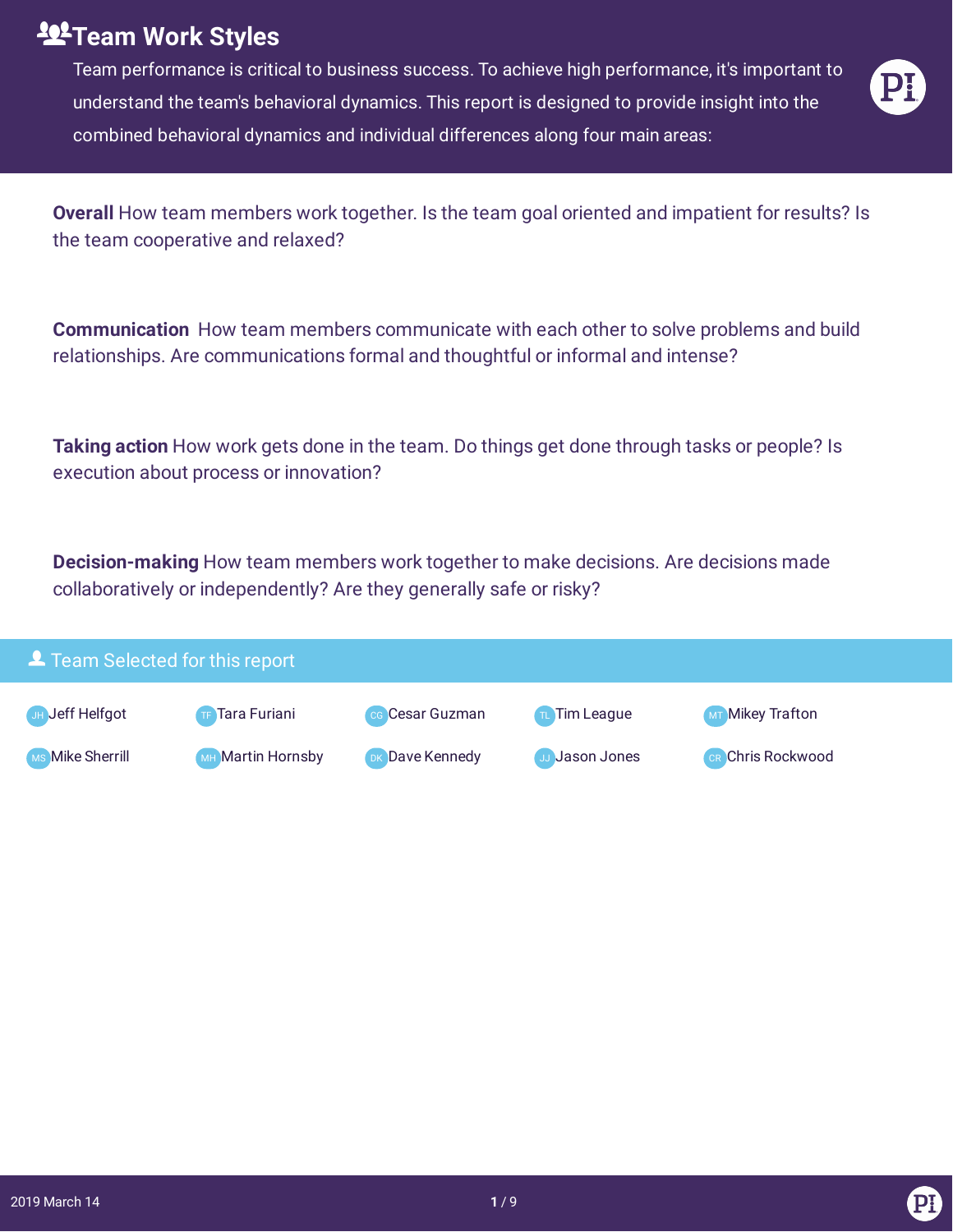**OVERALL** How team members work together. Is the team goal oriented and impatient for results? Is the team cooperative and relaxed?

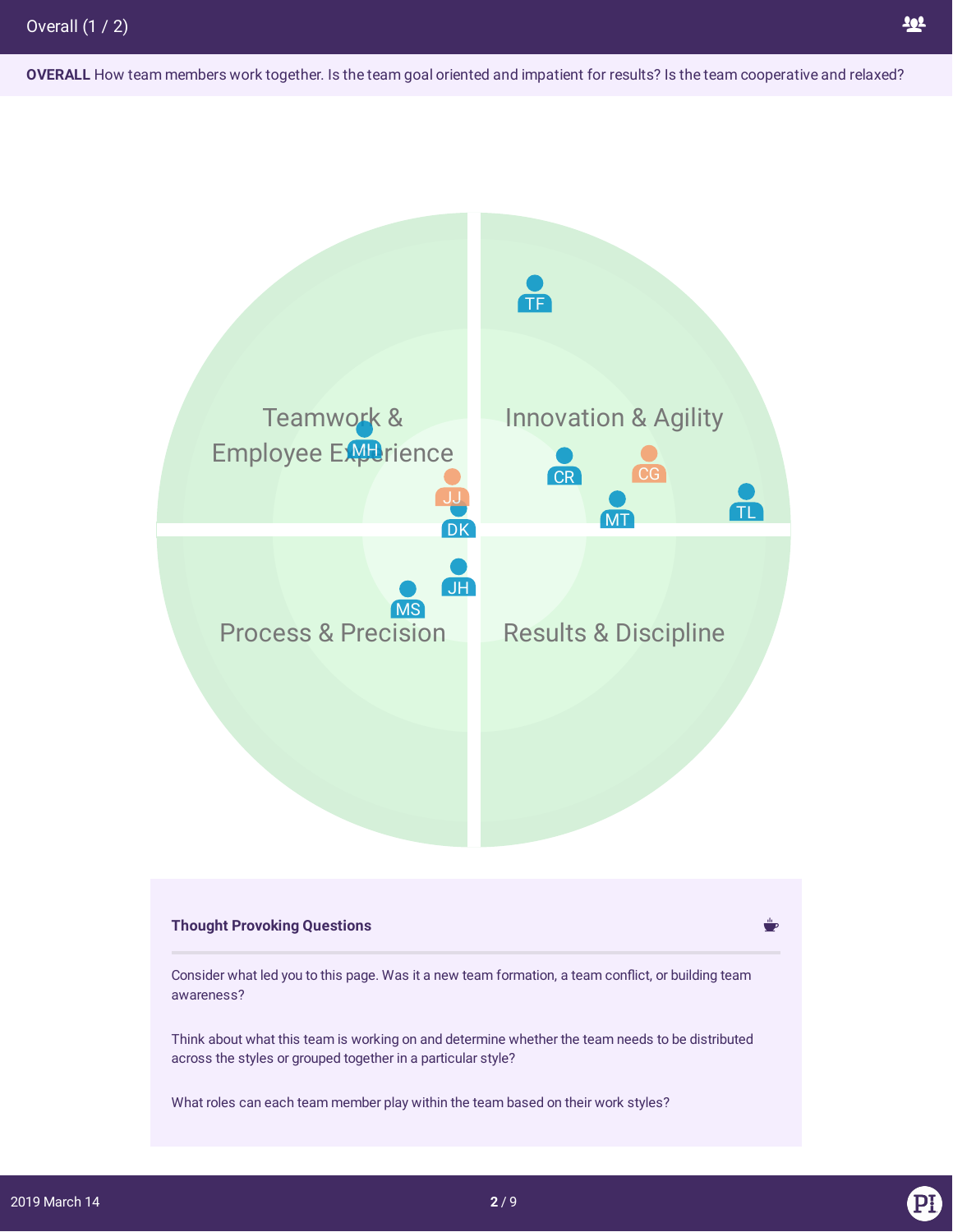



**Strengths:** Cooperative and motivating; Relaxed generalists; Steady, dependable, and able to work consistently when dealing with repetitive work.

**Cautions:** May be conservative and cautious with risk ; May not respond well to pressure, taking time to adjust or adapt to change; May take time to build trust.

**Tips:** Support decision making and risk taking by providing assurances of security; When introducing change, provide why the change is happening and allow them extra time to adjust; When starting new projects, brainstorm and provide time to process ideas out loud.

 $\blacksquare$ 

Innovation & Agility -Driven by their vision and readiness to risk it all, teams make their mark with their entrepreneurial spirit and creative problem-solving.

**Strengths:** Ambitious and goal-oriented; Connect with people quickly and easily; Quickly adapt to change and thrive under pressure.

**Cautions:** May be impatient to move or see results; May have little concern about details; May not take the time to listen closely, focusing more on the action to take.

**Tips:** Provide team with opportunities to tackle challenges; Don't micromanage, give space to put a plan into action and see results; Ask specific questions about plans to confirm that details are being considered.

Results & Discipline -Driven to deliver results, teams keep an analytical eye on the path ahead and hold the ground they have gained.

**Strengths:** Self-starting and driven by their competitive nature.; Inquisitive, yet conscientious problem solvers.; Results and achievement oriented, while still remaining disciplined with facts and accuracy..

**Cautions:** May be controlling, driving hard to get things done a certain way; May pressure others to attain results, which other team members may find uncomfortable; May be authoritative with little interest for small talk, focusing instead on facts and tasks.

**Tips:** Provide opportunities for growth or advancement; Provide recognition for tangible results; Assign a variety of challenging projects.

Process & Precision -Engineered to maximize efficiency and consistency, teams fill the gaps, stabilize organizations, and function like a finely-tuned machine.

**Strengths:** Self-disciplined, precise and accurate ; Great detail-oriented listeners; Tolerant, patient, uncritical and cooperative.

Cautions: May take time to adjust to change; May be concerned with correctness and how the work reflects on them; May not openly share ideas.

**Tips:** Provide clear direction and expectations when delegating or assigning work; Introduce change by explaining why change is happening and allowing extra time to adjust; Allow time to brainstorm and process ideas out loud when starting new projects.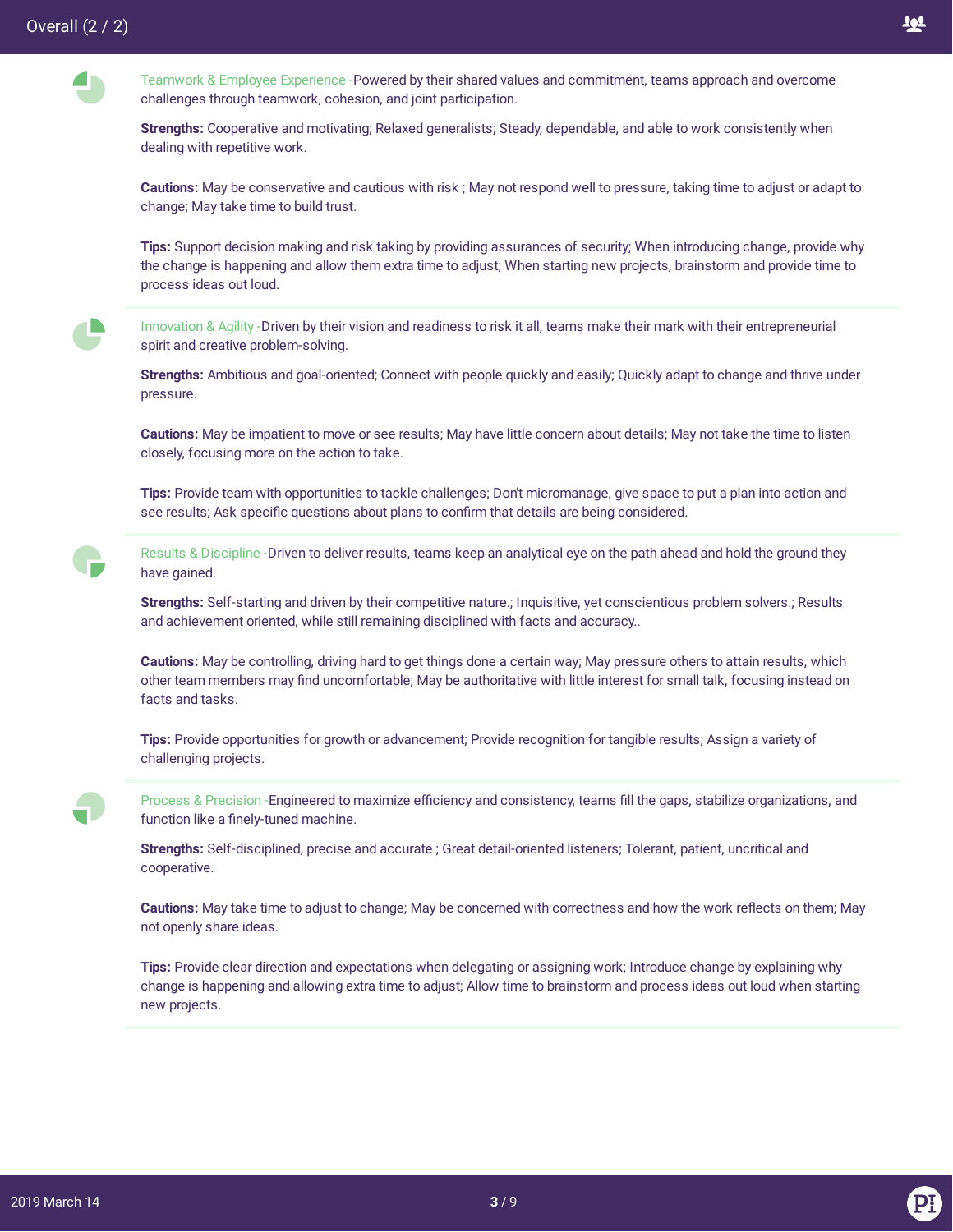**COMMUNICATION** How team members communicate with each other to solve problems and build relationships. Are communications formal and thoughtful or informal and intense?



## **Thought Provoking Questions**

Does the team need to represent the company externally?

Does everyone on the team have an equal opportunity to voice their opinions? If not, what can you do to support them?

Is this a distributed team (e.g., remote or international teams)?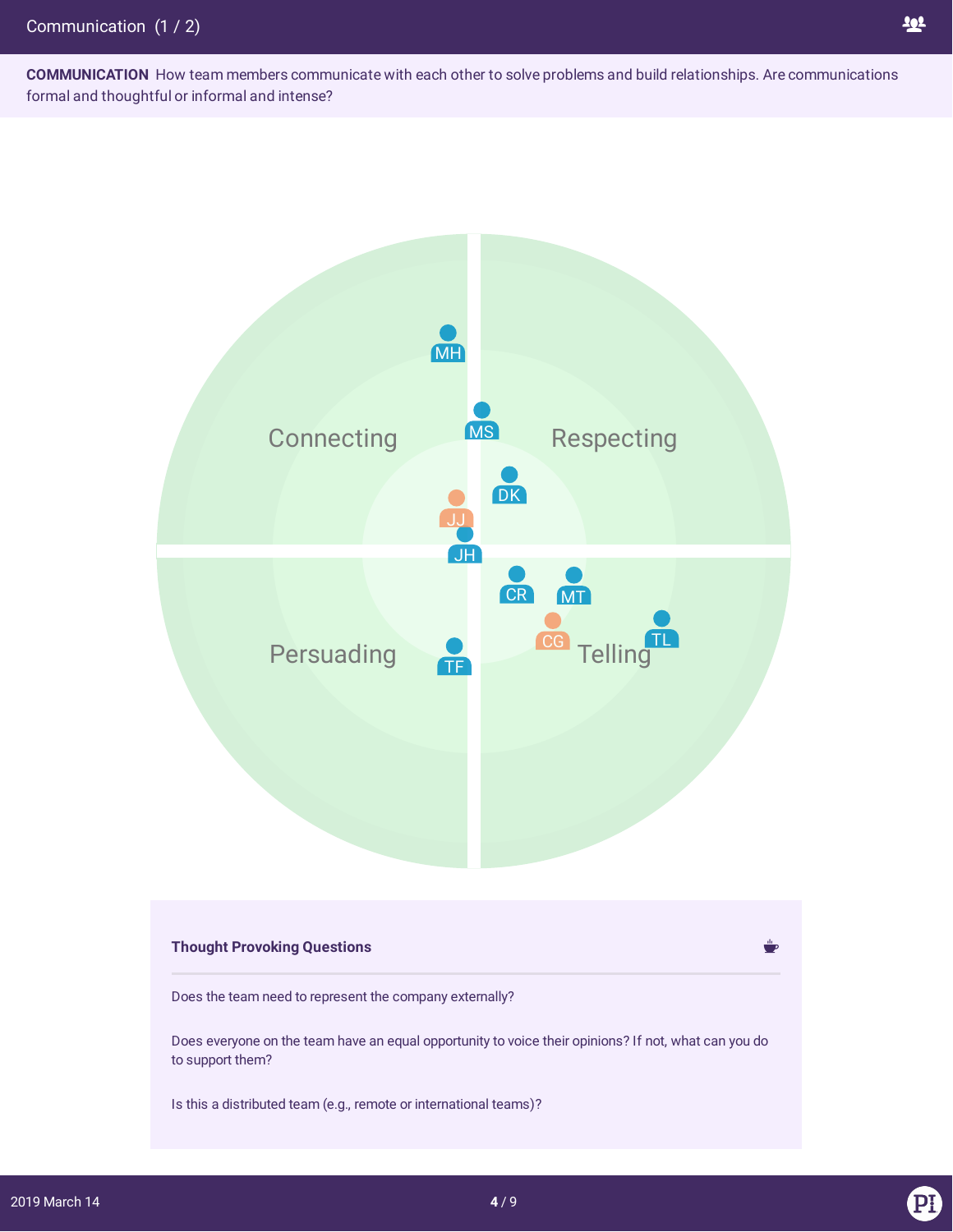**A** 

 $\blacksquare$ 



Connecting Team Style -Caring for people and their feelings, the Connecting style is about putting people at the center of communications through interpersonal sensitivity and genuine relationship-building.

**Strengths:** Patient and thoughtful listeners; Sociable and at ease in a conversation; Cooperative, empathetic and comfortable in a team setting.

**Cautions:** May be hesitant to deliver hard news or decisions; May appear as too talkative; May have a hard time working in independent roles.

**Tips:** Provide security and assurance when they need to deliver unfavorable news; Use small talk to open the conversation and allow them time to process new information; Remind them that when communicating with Persuading and Telling styles, they may need to get to the point quicker.

Respecting Team Style -Based around pleasant yet professional interactions, the Respecting style is about having a strong point of view but still respecting and acknowledging others perspectives. People want to be heard but not at the expense of the relationship.

**Strengths:** Patient, deliberate and consistent; Communication is focused on work and expertise; Reserved, quiet and introspective.

**Cautions:** May be slow to open up with new people; May be blunt, especially when under pressure; May not openly share ideas without time to analyze first.

**Tips:** Provide materials for review ahead of time to improve their contribution during meetings; Stick to the facts to make your point and maintain credibility with them and skip the fluff; Coach them to be more willing to voice opinions, even if they aren't fully formed, especially when working with Persuading or Connecting team members .

Telling Team Style -Opinions will be loud and fast coming; the Telling style is about being assertive and to the point and then moving on to the next topic of interest quickly.

**Strengths:** Direct and to the point; Authoritative and factual in expression; Fast-paced and efficient when communicating.

**Cautions:** May present things in an abrasive, "take it or leave it" manner; May value own judgement over others and find it difficult to listen; May be fast-paced and jump from one topic to another.

**Tips:** Coach them to be conscious of tone when communicating with others; Communicate the facts, systems or strategies to help them understand the big picture; Provide structured communications, such as emails with key points bulleted or weekly check-ins on the calendar.

Persuading Team Style -Talking fast with enthusiasm and energy, the Persuading style has a socially outgoing approach that is geared towards influencing others, building networks, and gaining support.

**Strengths:** Articulate and enthusiastic communicators; Can quickly establish rapport; Motivational and persuasive.

**Cautions:** May listen just to preserve the relationship; May not take no for an answer, wanting to win you over to their view; May rush the conversation or switch topics quickly.

**Tips:** Let them communicate ideas in a social, collaborative setting; Lead with the headline and communicate how a task is connected to goals; Remind them to listen to other ideas and opinions.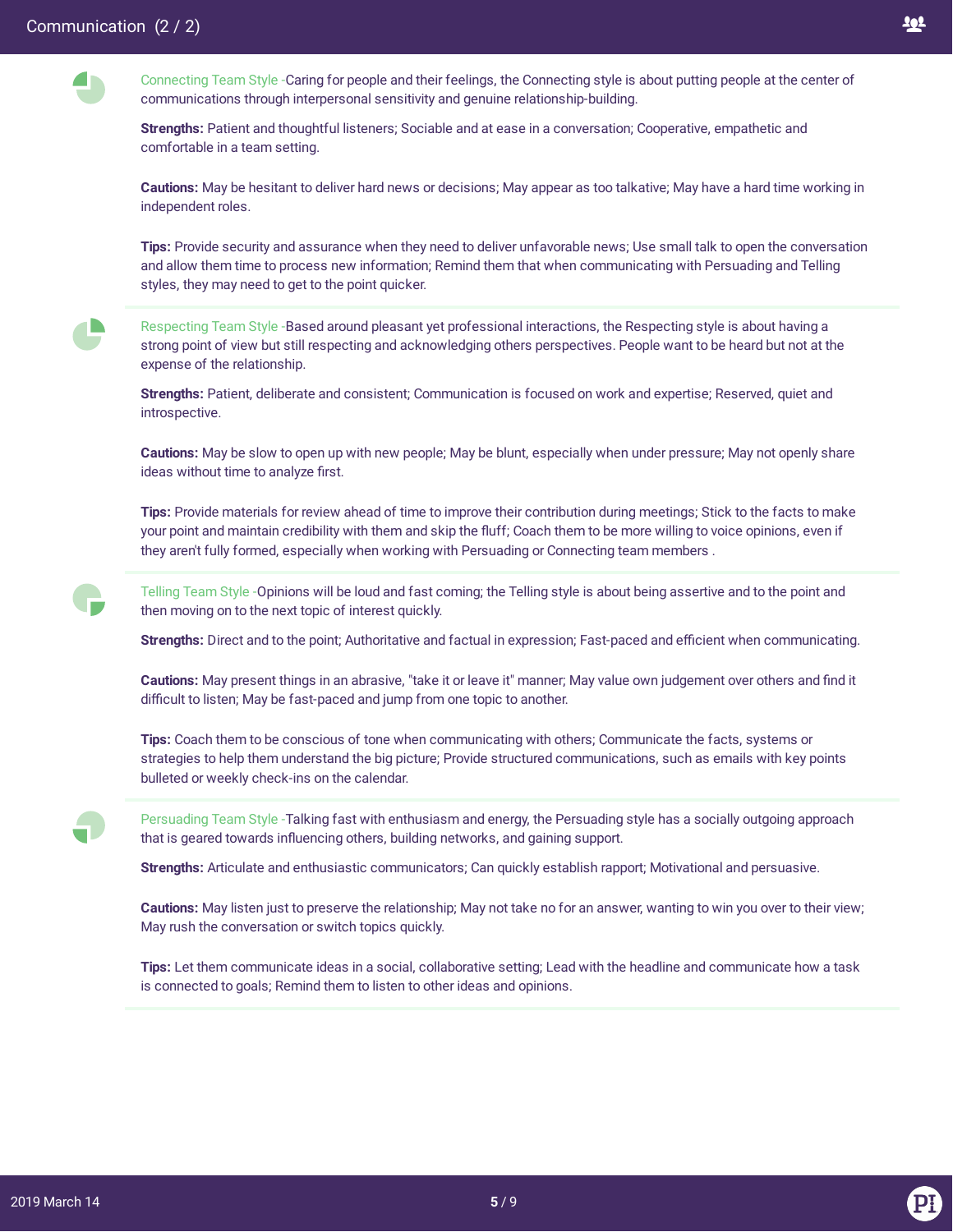**TAKING ACTION** How work gets done in the team. Do things get done through tasks or people? Is execution about process or innovation?

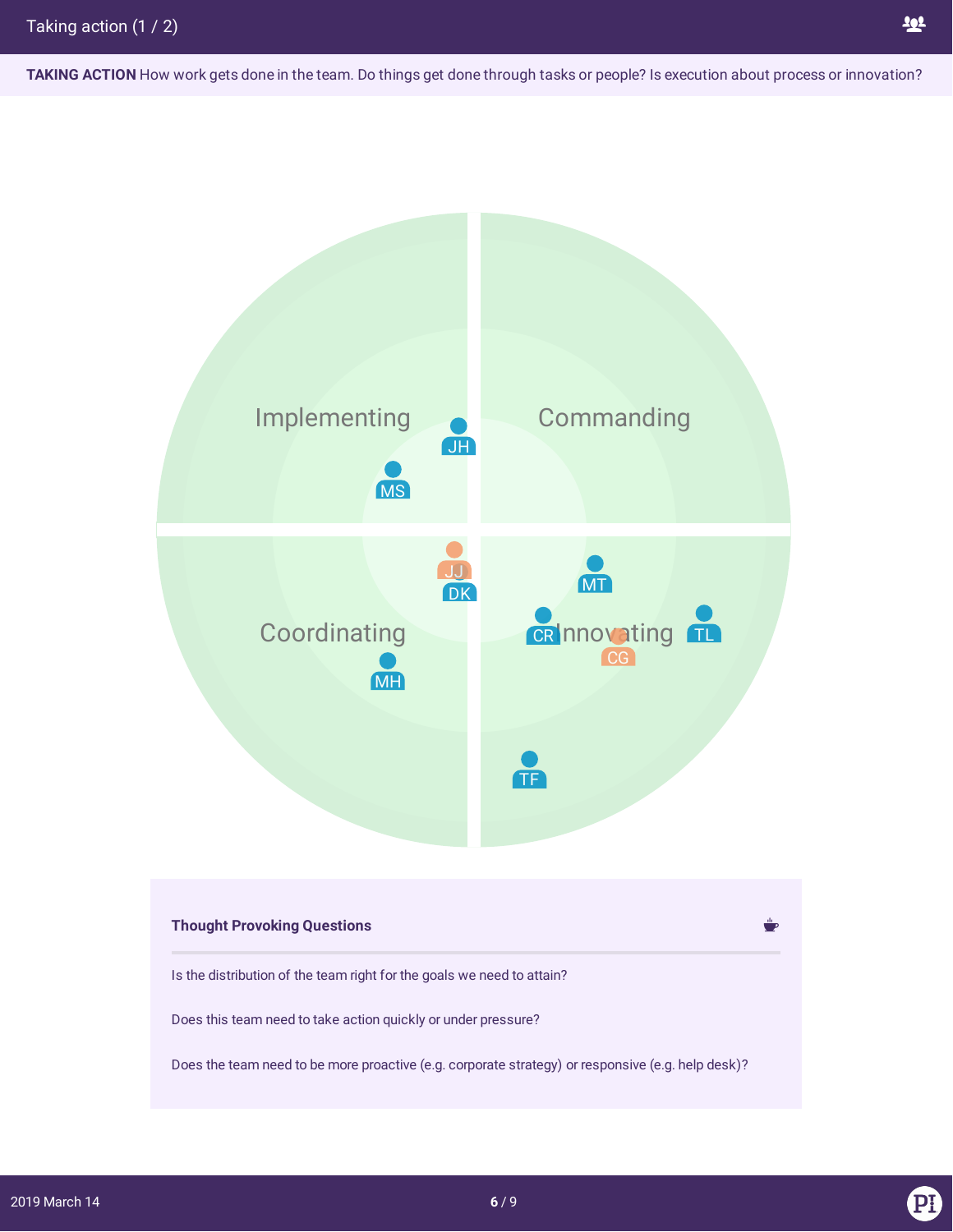Implementing Team Style -Process and procedure have a place; the Implementing Action style is about being methodical, detail-oriented, and structured in the approach to getting things done.

**Strengths:** Diligent, methodical and deliberate; Patient, calm and steady; Collaborative, accommodating and supportive.

**Cautions:** May be slow to take action without complete information or a well defined process; May be cautious and conservative, wanting to protect themselves against risk; May be worrisome at times and need a sense of security and clarity before taking action.

Tips: Provide clearly defined processes or help them create a plan of action; Limit involvement in projects that lack structure or guidance; Coach to consider the risk of potentially taking the wrong action and build a mitigation plan.

Commanding Team Style -There is a right way to do things; the Commanding Action style is about having strong opinions about how work should get done and making sure it is carried out in a specific way.

**Strengths:** Decisive and proactive when knowledgeable on decision; Driven to get things done accurately and on time; Adapts to change when it has proven results.

**Cautions:** May be assertive and independent, primarily concerned with doing things in their own way; May be intense, driving, and impatient, overpowering those with Coordinating and Implementing Styles; May need clarity and be concerned with rules and accuracy.

**Tips:** Provide team with a clear definition of their responsibilities and authority; Encourage independent work streams or come up with a plan of action as a team, making sure everyone is heard; Help them decipher between urgent and nonurgent action items.

Innovating Team Style -Challenging the status quo, the Innovating style is about being fast-paced and willing to take charge and try things in new and unique ways

Strengths: Take initiative and thrive under pressure; Adapt easily and can be flexible in their approach; Enjoy risk and uncertainty.

**Cautions:** May value their own, individual judgement more than others; May be more concerned with achieving goals than in the details; May not be concerned with following rules or processes.

**Tips:** Limit guardrails to let them excel on fast-moving projects; Provide opportunities delegate the process and details to other team members (Commanding or Implementing) when possible.; Be clear about when rules need to be followed and build in mechanisms to ensure follow through.



Co-ordinating Team Style -Things get done when everyone is onboard; the Coordinating style is about using informal relationships and genuine care to bring people together and get them aligned toward action.

**Strengths:** Easy-going and calm; Steady, dependable, and tolerant; Collaborative, agreeable, and cooperative.

**Cautions:** May respond tentatively to pressure; May not hit deadlines, but will see work to completion; May take time to adjust to change.

**Tips:** Assemble stakeholders and determine next steps to help team take action; Assign a project manager (with an Implementing or Commanding style) to track decisions and deliverables and make sure details aren't missed; Limit the amount of competition between members on the team to reduce discomfort.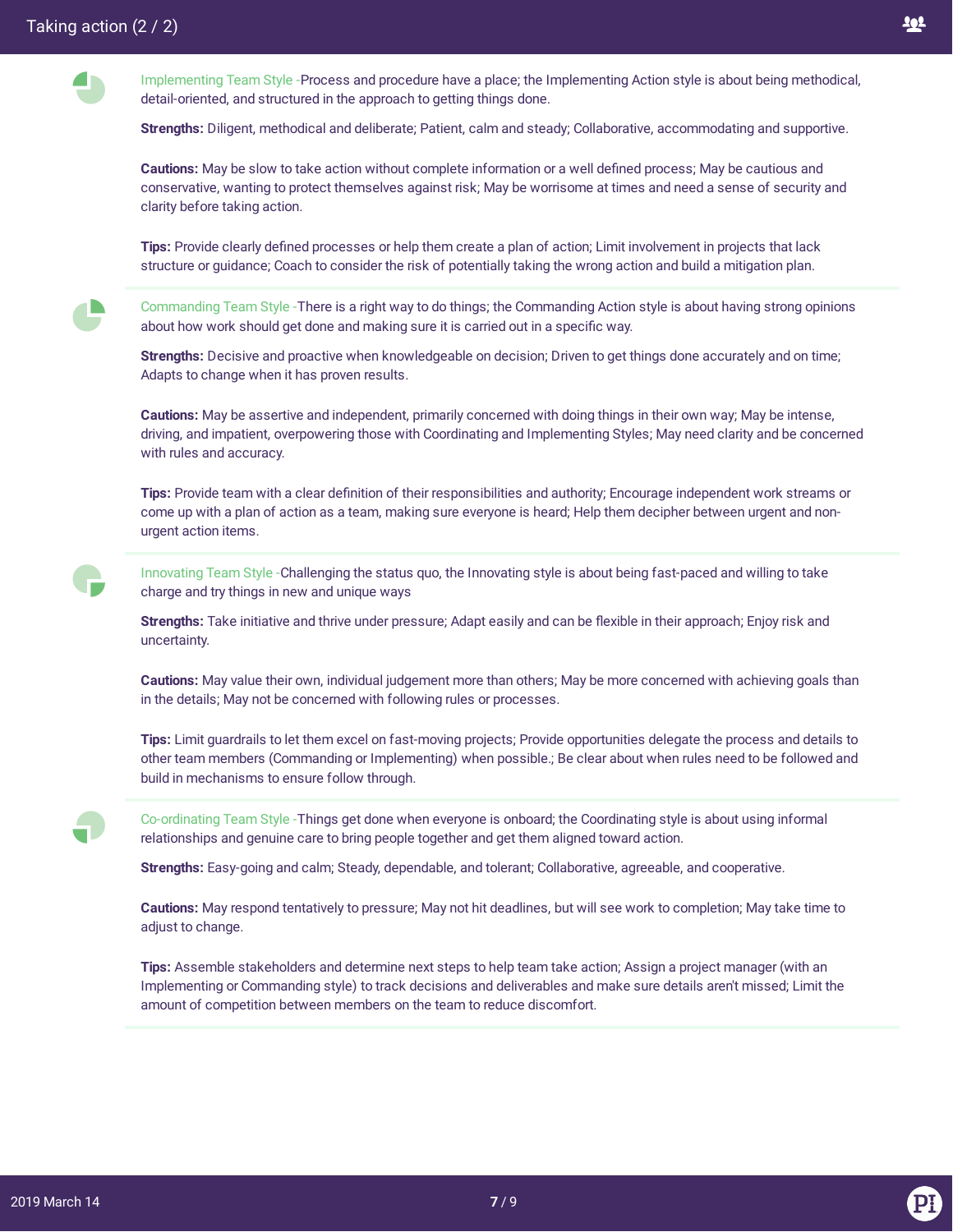

## **Thought Provoking Questions**

Does the team need to make decisions proactively (e.g., decision to achieve a desired future outcome) or reactively (e.g., given the situation we're in, what is the best next step)?

How important is it to make decisions without having all of the details?

How often does the team need to make decisions jointly, without direction from a supervisor (ex. two police officers deciding on a joint action when responding to a call)?